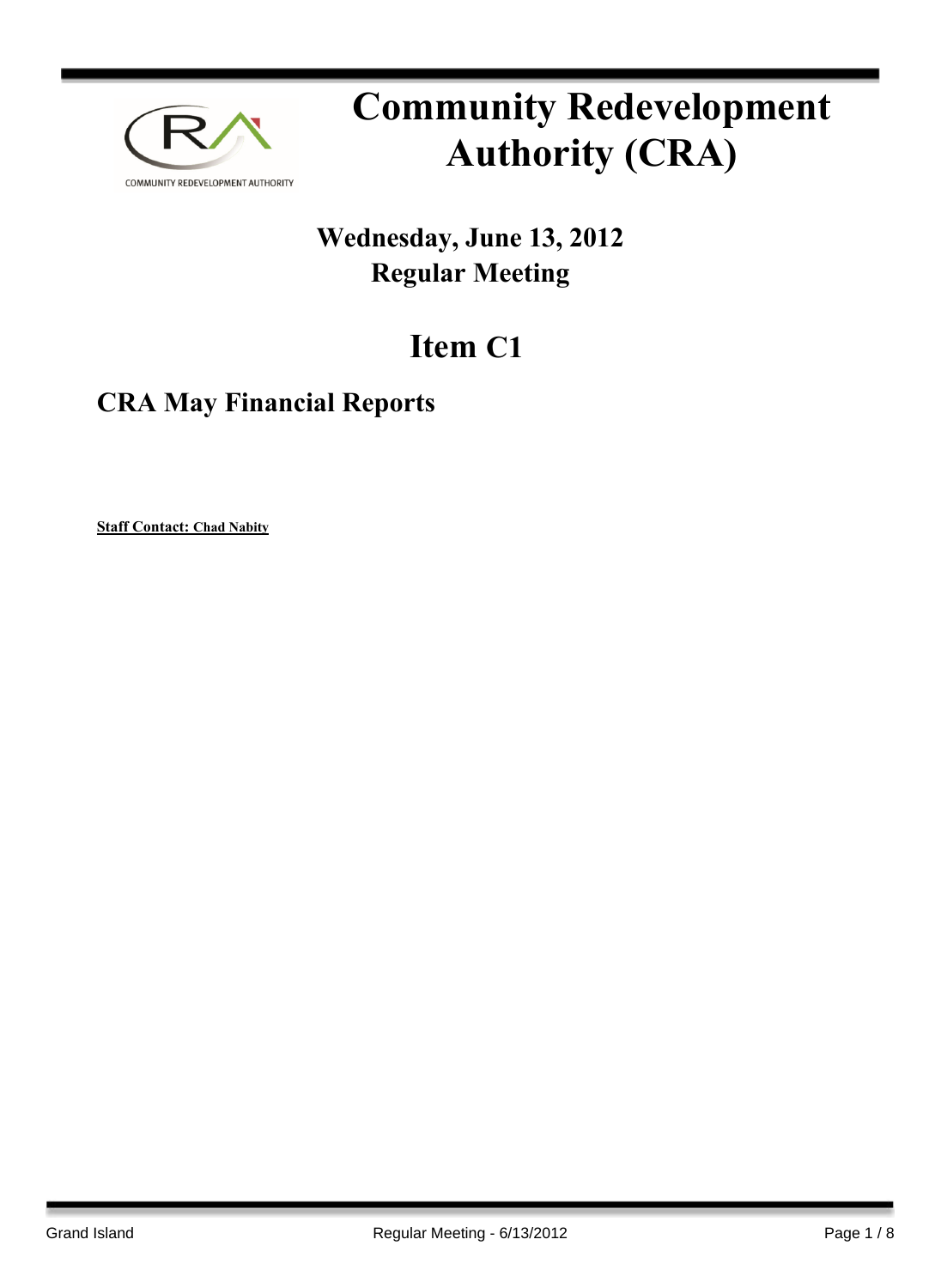|                                               | <b>MONTH ENDED</b><br><b>MAY 2012</b> | 2011-2012<br><b>YEAR TO DATE</b> | 2012<br><b>BUDGET</b> | <b>REMAINING</b><br><b>BALANCE</b> |
|-----------------------------------------------|---------------------------------------|----------------------------------|-----------------------|------------------------------------|
| <b>CONSOLIDATED</b><br><b>Beginning Cash</b>  | 539,055                               | 923,823                          | 923,823               | 593,514                            |
|                                               |                                       |                                  |                       |                                    |
| <b>REVENUE:</b>                               |                                       |                                  |                       |                                    |
| Property Taxes - CRA                          | 105,326                               | 252,085                          | 437,618               | 185,533                            |
| Property Taxes - Lincoln Pool                 | 41,058                                | 64,282                           | 201,787               | 137,505                            |
| Property Taxes -TIF's                         | 134,065                               | 283,007                          | 318,406               | 35,399                             |
| <b>Loan Proceeds</b>                          |                                       |                                  |                       |                                    |
| Interest Income - CRA                         | 6                                     | 4,347                            | 8,000                 | 3,653                              |
| Interest Income - TIF'S                       | 9                                     | 626                              |                       |                                    |
| <b>Land Sales</b>                             | 1,532                                 | 1,532                            | 70,000                | 68,468                             |
| Other Revenue - CRA                           | $\overline{a}$                        | 6,524                            | 10,000                | 3,476                              |
| Other Revenue - TIF's                         |                                       | 6,587                            | 1,000                 |                                    |
| <b>TOTAL REVENUE</b>                          | 281,995                               | 618,991                          | 1,046,811             | 434,034                            |
|                                               |                                       |                                  |                       |                                    |
| <b>TOTAL RESOURCES</b>                        | 821,051                               | 1,542,814                        | 1,970,634             | 1,027,547                          |
| <b>EXPENSES</b>                               |                                       |                                  |                       |                                    |
| Auditing & Accounting                         |                                       | 4,025                            | 5,000                 | 975                                |
| Legal Services                                | 225                                   | 1,121                            | 10,000                | 8,880                              |
| <b>Consulting Services</b>                    | $\blacksquare$                        | $\overline{a}$                   | 10,000                | 10,000                             |
| <b>Contract Services</b>                      | 160                                   | 31,121                           | 55,000                | 23,879                             |
| Printing & Binding                            | $\sim$                                | $\overline{\phantom{a}}$         | 1,000                 | 1,000                              |
| Other Professional Services                   |                                       | 7,599                            | 5,000                 | (2,599)                            |
| General Liability Insurance                   |                                       |                                  | 250                   | 250                                |
| Postage                                       | $\overline{a}$                        | 172                              | 200                   | 28                                 |
| Matching Grant                                |                                       |                                  | $\blacksquare$        |                                    |
| <b>Legal Notices</b>                          | 29                                    | 1,769                            | 800                   | (969)                              |
| Licenses & Fees                               |                                       |                                  | $\overline{a}$        |                                    |
| Travel & Training                             | ۰                                     | 161                              | 1,000                 | 839                                |
| Other Expenditures                            |                                       |                                  | 500                   | 500                                |
| Office Supplies                               |                                       |                                  | 500                   | 500                                |
| Supplies                                      |                                       |                                  | 300                   | 300                                |
| Land                                          |                                       | L,                               | 100,000               | 100,000                            |
| Bond Principal - Lincoln Pool                 |                                       |                                  | 201,787               | 201,787                            |
| Façade Improvement                            |                                       | 519,378                          | 987,500               | 468,122                            |
| South Locust                                  |                                       |                                  |                       |                                    |
| Alleyway Improvement                          |                                       |                                  |                       |                                    |
| Other Projects                                |                                       |                                  | 111,000               | 111,000                            |
| <b>Bond Principal</b><br><b>Bond Interest</b> | 67,676                                | 197,418                          | 266,659               | 69,241                             |
| <b>Interest Expense</b>                       |                                       | 27,088                           | 50,747                | 23,659                             |
|                                               |                                       |                                  |                       |                                    |
| <b>TOTAL EXPENSES</b>                         | 68,089                                | 789,852                          | 1,807,243             | 1,017,391                          |
| <b>INCREASE(DECREASE) IN CASH</b>             | 213,906                               | (170, 861)                       | (760, 432)            | (583, 357)                         |
| <b>ENDING CASH</b>                            | 752,962                               | 752,962                          | 163,391               | 10,156                             |
| <b>CRA CASH</b>                               | 575,191                               |                                  |                       |                                    |
| <b>LINCOLN POOL CASH</b>                      | 64,282                                |                                  |                       |                                    |
| <b>TIF CASH</b>                               | 113,488                               |                                  |                       |                                    |
| <b>Total Cash</b>                             | 752,962                               |                                  |                       |                                    |
|                                               |                                       |                                  |                       |                                    |
| <b>CHECKING</b>                               | 387,720                               |                                  |                       |                                    |
| <b>INVESTMENTS</b>                            | 365,241                               |                                  |                       |                                    |
| <b>Total Cash</b>                             | 752,962                               |                                  |                       |                                    |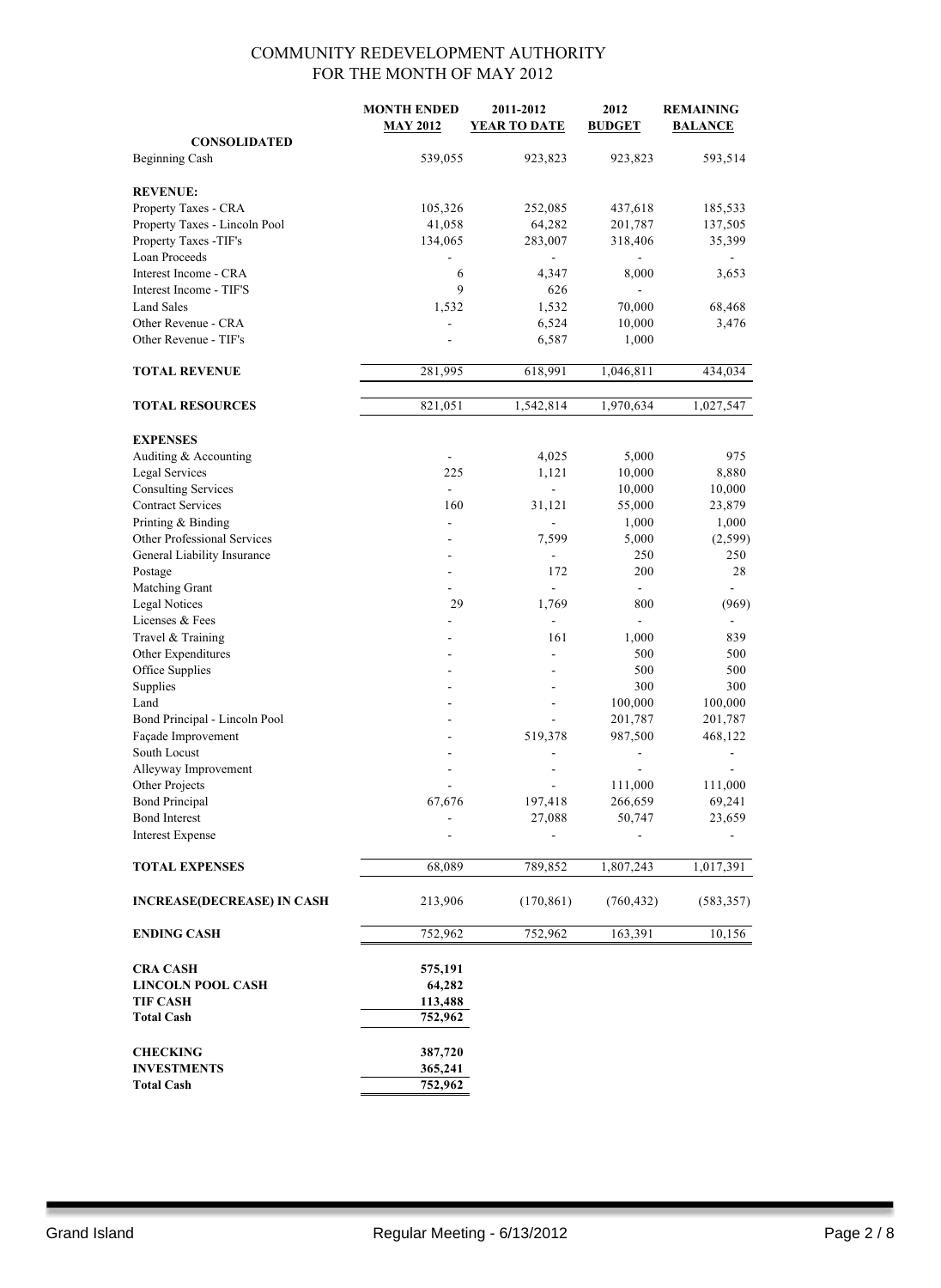|                                                  | <b>MONTH ENDED</b><br><b>MAY 2012</b> | 2011-2012<br><b>YEAR TO DATE</b> | 2012<br><b>BUDGET</b>    | <b>REMAINING</b><br><b>BALANCE</b> |
|--------------------------------------------------|---------------------------------------|----------------------------------|--------------------------|------------------------------------|
| <b>CRA</b>                                       |                                       |                                  |                          |                                    |
| <b>GENERAL OPERATIONS:</b>                       |                                       |                                  |                          |                                    |
| Property Taxes - CRA                             | 105,326                               | 252,085                          | 437,618                  | 185,533                            |
| Property Taxes - Lincoln Pool<br>Interest Income | 41,058<br>6                           | 64,282<br>4,347                  | 201,787<br>8,000         | 137,505<br>3,653                   |
| <b>Land Sales</b>                                | 1,532                                 | 1,532                            | 70,000                   | 68,468                             |
| Other Revenue & Motor Vehicle Tax                |                                       | 6,524                            | 10,000                   | 3,476                              |
| <b>TOTAL</b>                                     | 147,922                               | 328,770                          | 727,405                  | 398,635                            |
| <b>GILI TRUST</b>                                |                                       |                                  |                          |                                    |
| Property Taxes                                   |                                       | 32,019                           | 32,890                   | 871                                |
| Interest Income                                  |                                       | 511                              |                          | (511)                              |
| Other Revenue                                    |                                       | $\overline{\phantom{a}}$         | $\overline{\phantom{0}}$ |                                    |
| <b>TOTAL</b>                                     | $\blacksquare$                        | 32,530                           | 32,890                   | 360                                |
| <b>CHERRY PARK LTD II</b>                        |                                       |                                  |                          |                                    |
| Property Taxes                                   | 32,864                                | 64,641                           | 59,180                   | (5, 461)                           |
| Interest Income                                  | 9                                     | 108                              |                          | (108)                              |
| Other Revenue                                    |                                       | $\blacksquare$                   |                          |                                    |
| <b>TOTAL</b>                                     | 32,873                                | 64,748                           | 59,180                   | (5, 568)                           |
| <b>GENTLE DENTAL</b>                             |                                       |                                  |                          |                                    |
| Property Taxes                                   | 80                                    | 161                              | 4,202                    | 4,041                              |
| Interest Income                                  | $\boldsymbol{0}$                      | $\mathbf{1}$                     |                          | (1)                                |
| Other Revenue                                    |                                       | $\overline{a}$                   |                          |                                    |
| <b>TOTAL</b>                                     | 80                                    | 162                              | 4,202                    | 4,040                              |
| <b>PROCON TIF</b>                                |                                       |                                  |                          |                                    |
| Property Taxes                                   | 322                                   | 9,431                            | 19,162                   | 9,731                              |
| Interest Income<br>Other Revenue                 | $\boldsymbol{0}$                      | 2<br>233                         | ä,                       | (2)                                |
|                                                  |                                       |                                  |                          | (233)                              |
| <b>TOTAL</b>                                     | 322                                   | 9,666                            | 19,162                   | 9,496                              |
| <b>WALNUT HOUSING PROJECT</b>                    |                                       |                                  |                          |                                    |
| Property Taxes                                   | 33,122                                | 65,147                           | 74,472                   | 9,325                              |
| Interest Income                                  | $\boldsymbol{0}$                      | $\sqrt{5}$                       |                          | (5)                                |
| Other Revenue                                    |                                       | 6,354                            |                          | (6, 354)                           |
| <b>TOTAL</b>                                     | 33,122                                | 71,506                           | 74,472                   | 2,966                              |
| <b>BRUNS PET GROOMING</b>                        |                                       |                                  |                          |                                    |
| Property Taxes                                   | 6,696                                 | 13,170                           | 11,000                   | (2,170)                            |
| Interest Income                                  |                                       |                                  |                          |                                    |
| Other Revenue                                    |                                       |                                  |                          |                                    |
| <b>TOTAL</b>                                     | 6,696                                 | 13,170                           | 11,000                   | (2,170)                            |
| <b>GIRARD VET CLINIC</b>                         |                                       |                                  |                          |                                    |
| Property Taxes                                   | 4,842                                 | 14,037                           | 14,000                   | (37)                               |
| Interest Income                                  |                                       |                                  |                          |                                    |
| Other Revenue                                    |                                       |                                  |                          |                                    |
| <b>TOTAL</b>                                     | 4,842                                 | 14,037                           | 14,000                   | (37)                               |
| <b>GEDDES ST APTS-PROCON</b>                     |                                       |                                  |                          |                                    |
| Property Taxes                                   | 474                                   | 15,327                           | 30,000                   | 14,673                             |
| Interest Income                                  | ÷,                                    |                                  |                          |                                    |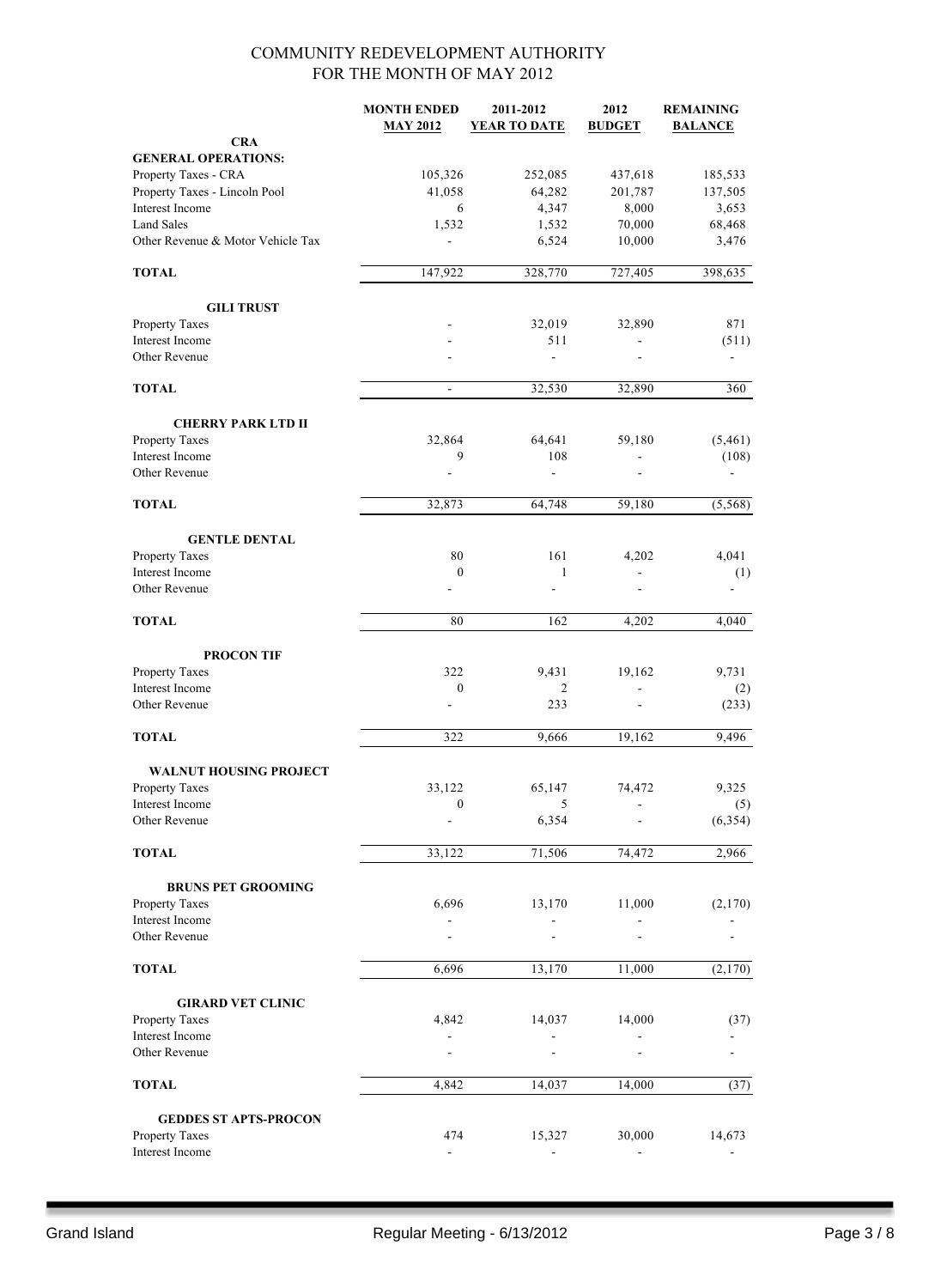|                                            | <b>MONTH ENDED</b><br><b>MAY 2012</b> | 2011-2012<br><b>YEAR TO DATE</b> | 2012<br><b>BUDGET</b> | <b>REMAINING</b><br><b>BALANCE</b> |
|--------------------------------------------|---------------------------------------|----------------------------------|-----------------------|------------------------------------|
| Other Revenue                              |                                       |                                  |                       |                                    |
| <b>TOTAL</b>                               | 474                                   | 15,327                           | 30,000                | 14,673                             |
| <b>SOUTHEAST CROSSING</b>                  |                                       |                                  |                       |                                    |
| Property Taxes                             | 217                                   | 7,473                            | 14,000                | 6,527                              |
| Interest Income                            |                                       | $\overline{a}$                   |                       |                                    |
| Other Revenue                              |                                       |                                  |                       |                                    |
| <b>TOTAL</b>                               | 217                                   | 7,473                            | 14,000                | 6,527                              |
| <b>Poplar Street Water</b>                 |                                       |                                  |                       |                                    |
| Property Taxes                             | 61                                    | 122                              | 1,000                 | 878                                |
| Interest Income<br>Other Revenue           |                                       | $\overline{\phantom{a}}$         | 1,000                 | 1,000                              |
|                                            |                                       |                                  |                       |                                    |
| <b>TOTAL</b>                               | 61                                    | 122                              | 2,000                 | 1,878                              |
| <b>CASEY'S @ FIVE POINTS</b>               |                                       |                                  |                       |                                    |
| Property Taxes                             | 152                                   | 4,414                            | 15,000                | 10,586                             |
| Interest Income<br>Other Revenue           |                                       |                                  |                       |                                    |
| <b>TOTAL</b>                               | 152                                   | 4,414                            | 15,000                | 10,586                             |
|                                            |                                       |                                  |                       |                                    |
| <b>SOUTH POINTE HOTEL PROJECT</b>          |                                       |                                  |                       |                                    |
| Property Taxes                             | 42,671                                | 44,144                           | 22,000                | (22, 144)                          |
| Interest Income<br>Other Revenue           |                                       | $\blacksquare$                   | $\overline{a}$        |                                    |
| <b>TOTAL</b>                               | 42,671                                | 44,144                           | 22,000                | (22, 144)                          |
|                                            |                                       |                                  |                       |                                    |
| <b>TODD ENCK PROJECT</b><br>Property Taxes | 3,022                                 | 3,126                            | 5,500                 | 2,374                              |
| <b>Interest Income</b>                     |                                       |                                  |                       |                                    |
| Other Revenue                              |                                       |                                  |                       |                                    |
| <b>TOTAL</b>                               | 3,022                                 | 3,126                            | 5,500                 | 2,374                              |
| JOHN SCHULTE CONSTRUCTION                  |                                       |                                  |                       |                                    |
| Property Taxes                             | 4,372                                 | 4,449                            | 3,000                 | (1, 449)                           |
| Interest Income                            |                                       |                                  |                       |                                    |
| Other Revenue                              |                                       |                                  |                       |                                    |
| <b>TOTAL</b>                               | 4,372                                 | 4,449                            | 3,000                 | (1, 449)                           |
| PHARMACY PROPERTIES INC                    |                                       |                                  |                       |                                    |
| Property Taxes                             | 5,169                                 | 5,347                            | 8,000                 | 2,653                              |
| Interest Income<br>Other Revenue           |                                       |                                  |                       |                                    |
| <b>TOTAL</b>                               | 5,169                                 | 5,347                            | 8,000                 | 2,653                              |
|                                            |                                       |                                  |                       |                                    |
| <b>KEN-RAY LLC</b><br>Property Taxes       |                                       |                                  | 5,000                 | 5,000                              |
| Interest Income                            |                                       |                                  |                       |                                    |
| Other Revenue                              |                                       |                                  |                       |                                    |
| <b>TOTAL</b>                               | $\qquad \qquad \blacksquare$          | $\overline{\phantom{a}}$         | 5,000                 | 5,000                              |
| <b>SKAGWAY</b>                             |                                       |                                  |                       |                                    |
| Property Taxes                             |                                       |                                  |                       |                                    |
| Interest Income                            |                                       |                                  |                       |                                    |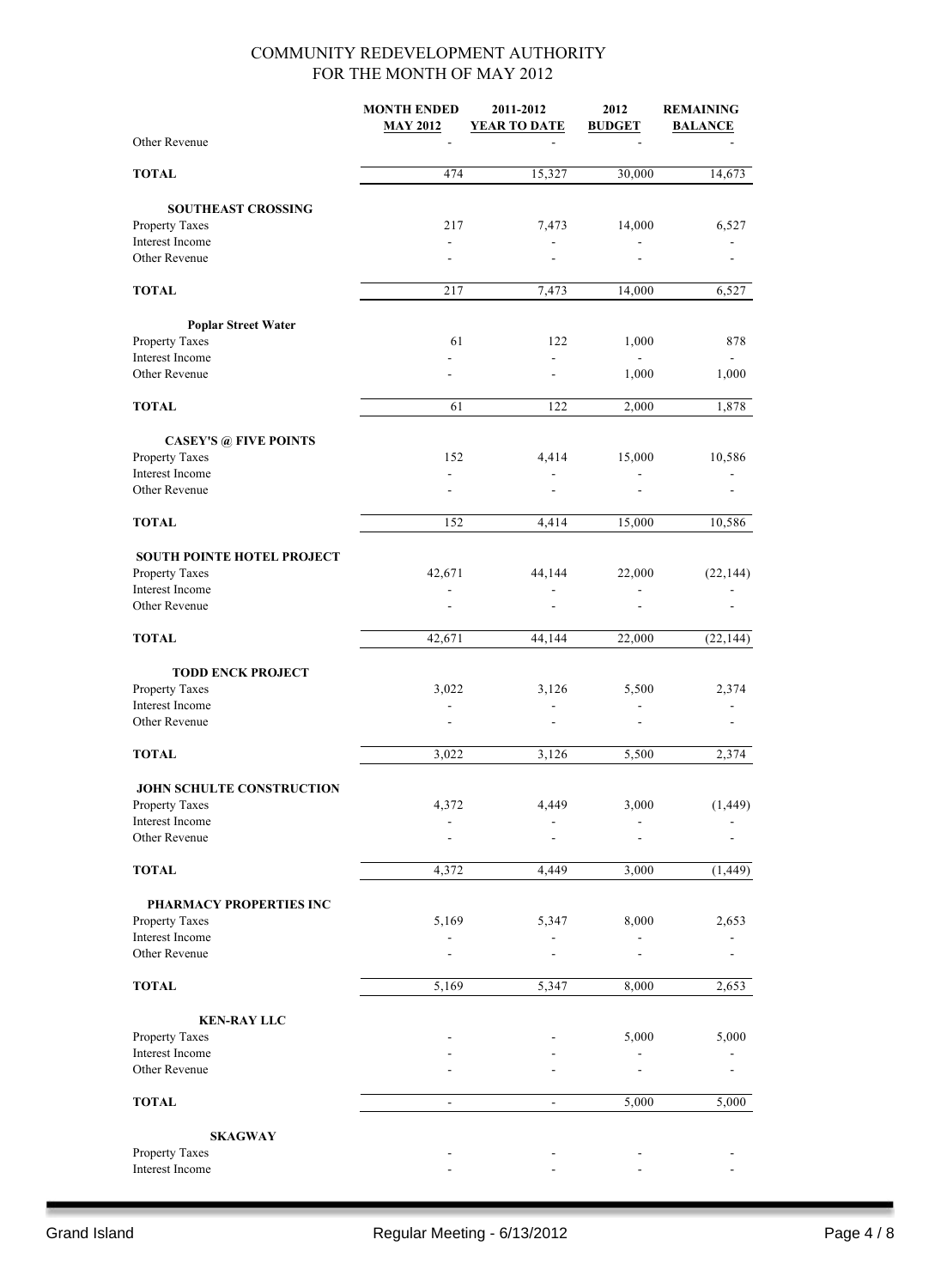|                      | <b>MONTH ENDED</b> | 2011-2012    | 2012          | <b>REMAINING</b> |
|----------------------|--------------------|--------------|---------------|------------------|
|                      | <b>MAY 2012</b>    | YEAR TO DATE | <b>BUDGET</b> | <b>BALANCE</b>   |
| Other Revenue        |                    |              |               |                  |
| TOTAL                |                    | -            | -             |                  |
| <b>TOTAL REVENUE</b> | 281,995            | 618.991      | 1,046,811     | 427,820          |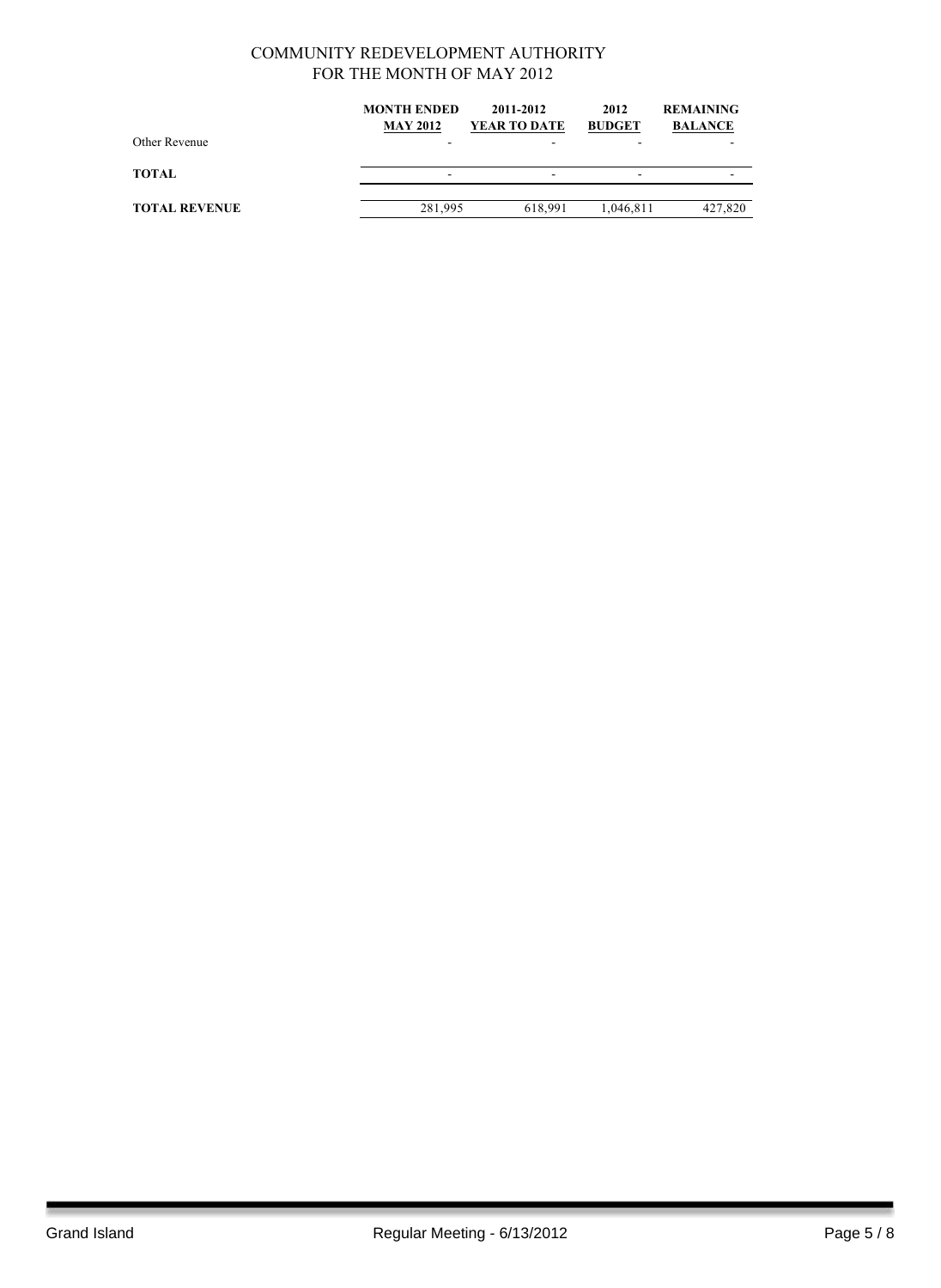|                                   | <b>MONTH ENDED</b>           | 2011-2012                | 2012           | <b>REMAINING</b> |
|-----------------------------------|------------------------------|--------------------------|----------------|------------------|
|                                   | <b>MAY 2012</b>              | <b>YEAR TO DATE</b>      | <b>BUDGET</b>  | <b>BALANCE</b>   |
| <b>EXPENSES</b>                   |                              |                          |                |                  |
| <b>CRA</b>                        |                              |                          |                |                  |
| <b>GENERAL OPERATIONS:</b>        |                              |                          |                |                  |
| Auditing & Accounting             |                              | 4,025                    | 5,000          | 975              |
| Legal Services                    | 225                          | 1,121                    | 10,000         | 8,880            |
| <b>Consulting Services</b>        |                              |                          | 10,000         | 10,000           |
| <b>Contract Services</b>          | 160                          | 31,121                   | 55,000         | 23,879           |
| Printing & Binding                |                              | L.                       | 1,000          | 1,000            |
| Other Professional Services       |                              | 7,599                    | 5,000          | (2, 599)         |
| General Liability Insurance       | ٠                            | $\frac{1}{2}$            | 250            | 250              |
| Postage                           | $\overline{a}$               | 172                      | 200            | 28               |
| Matching Grant                    | $\sim$                       | $\overline{a}$           | $\overline{a}$ | $\blacksquare$   |
| <b>Legal Notices</b>              | 29                           | 1,769                    | 800            | (969)            |
| Licenses & Fees                   |                              | $\overline{\phantom{a}}$ | ä,             |                  |
| Travel & Training                 |                              | 161                      | 1,000          | 839              |
| Other Expenditures                |                              | ä,                       | 500            | 500              |
| Office Supplies                   |                              |                          | 500            | 500              |
| Supplies                          |                              |                          | 300            | 300              |
| Land                              | $\overline{a}$               | $\overline{a}$           | 100,000        | 100,000          |
| Bond Principal - Lincoln Pool     |                              |                          | 201,787        | 201,787          |
| <b>PROJECTS</b>                   |                              |                          |                |                  |
| Façade Improvement                |                              | 519,378                  | 987,500        | 468,122          |
| South Locust                      |                              |                          | $\overline{a}$ |                  |
| Alleyway Improvement              |                              |                          |                |                  |
| Other Projects                    |                              |                          | 111,000        | 111,000          |
|                                   |                              |                          |                |                  |
| <b>TOTAL CRA EXPENSES</b>         | 414                          | 565,346                  | 1,489,837      | 924,491          |
|                                   |                              |                          |                |                  |
| <b>GILI TRUST</b>                 |                              |                          |                |                  |
| <b>Bond Principal</b>             |                              | 33,066                   | 31,627         | (1, 439)         |
| <b>Bond Interest</b>              |                              | 1,325                    | 1,263          | (62)             |
| Other Expenditures                |                              | ä,                       |                |                  |
|                                   |                              |                          |                |                  |
| <b>TOTAL GILI EXPENSES</b>        | $\overline{a}$               | 34,390                   | 32,890         | (1,500)          |
|                                   |                              |                          |                |                  |
| <b>CHERRY PARK LTD II</b>         |                              |                          |                |                  |
| <b>Bond Principal</b>             |                              | 24,473                   | 49,894         | 25,421           |
| <b>Bond Interest</b>              |                              | 5,117                    | 9,286          | 4,169            |
|                                   |                              |                          |                |                  |
| <b>TOTAL CHERRY PARK EXPENSES</b> | $\overline{a}$               | 29,590                   | 59,180         | 29,590           |
|                                   |                              |                          |                |                  |
| <b>GENTLE DENTAL</b>              |                              |                          |                |                  |
| <b>Bond Principal</b>             |                              | 1,349                    | 2,760          | 1,411            |
| <b>Bond Interest</b>              |                              | 752                      | 1,442          | 690              |
|                                   |                              |                          |                |                  |
| TOTAL GENTLE DENTAL               | $\qquad \qquad \blacksquare$ | 2,101                    | 4,202          | 2,101            |
|                                   |                              |                          |                |                  |
| <b>PROCON TIF</b>                 |                              |                          |                |                  |
| <b>Bond Principal</b>             |                              | 5,731                    | 11,782         | 6,051            |
| <b>Bond Interest</b>              |                              | 3,850                    | 7,380          | 3,530            |
|                                   |                              |                          |                |                  |
| <b>TOTAL PROCON TIF</b>           | $\qquad \qquad \blacksquare$ | 9,581                    | 19,162         | 9,581            |
|                                   |                              |                          |                |                  |
| <b>WALNUT HOUSING PROJECT</b>     |                              |                          |                |                  |
| <b>Bond Principal</b>             |                              | 21,191                   | 43,096         | 21,905           |
| <b>Bond Interest</b>              |                              | 16,045                   | 31,376         | 15,331           |
|                                   |                              |                          |                |                  |
| <b>TOTAL WALNUT HOUSING</b>       |                              | 37,236                   | 74,472         | 37,236           |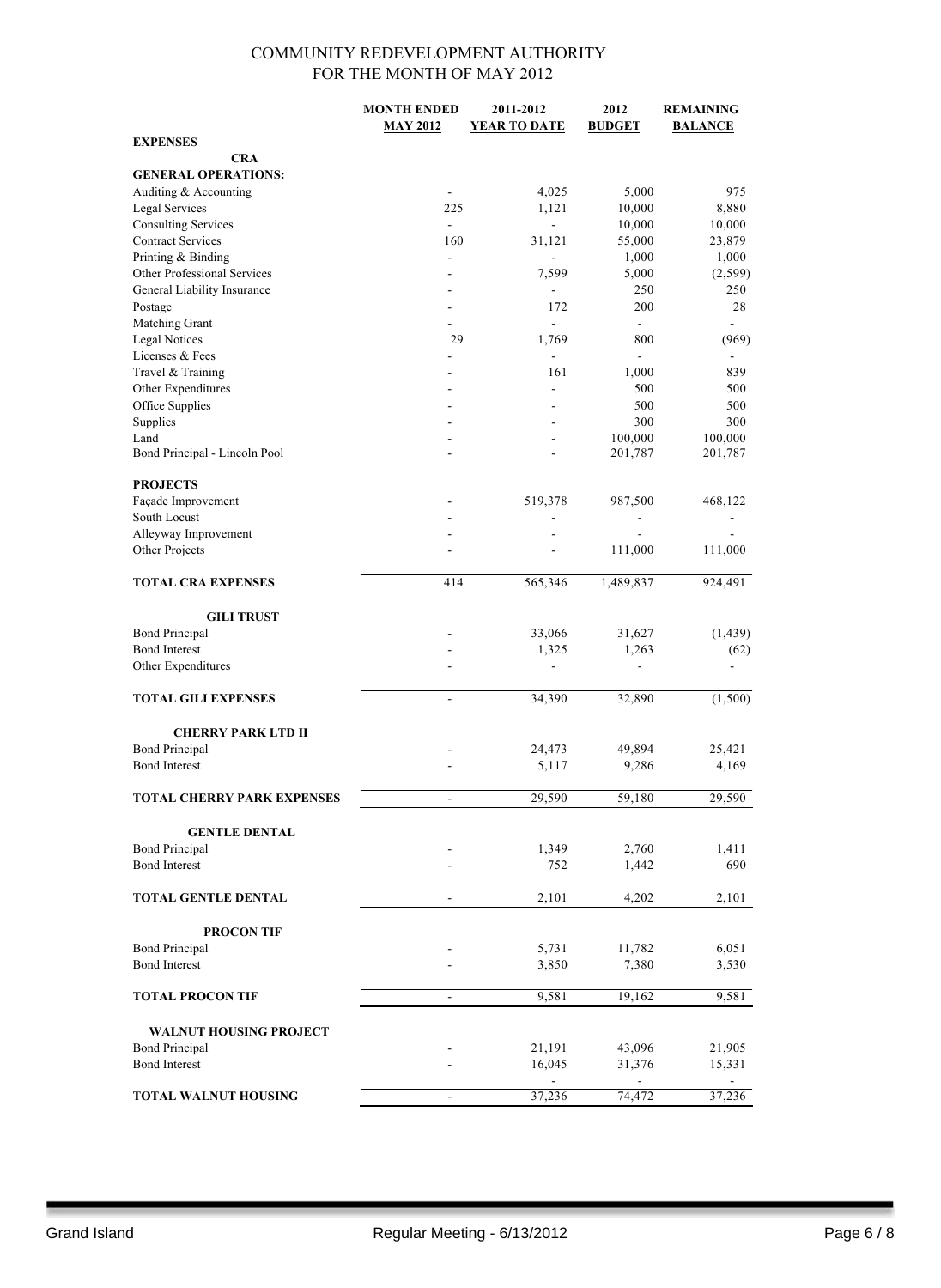|                                                     | <b>MONTH ENDED</b><br><b>MAY 2012</b> | 2011-2012<br>YEAR TO DATE             | 2012<br><b>BUDGET</b>             | <b>REMAINING</b><br><b>BALANCE</b> |
|-----------------------------------------------------|---------------------------------------|---------------------------------------|-----------------------------------|------------------------------------|
| <b>BRUNS PET GROOMING</b>                           |                                       |                                       |                                   |                                    |
| <b>Bond Principal</b><br><b>Bond Interest</b>       | 6,696                                 | 13,170                                | 11,000                            | (2,170)                            |
| TOTAL BRUNS PET GROOMING                            | 6,696                                 | 13,170                                | 11,000                            | (2,170)                            |
| <b>GIRARD VET CLINIC</b>                            |                                       |                                       |                                   |                                    |
| <b>Bond Principal</b><br><b>Bond Interest</b>       | 4,842                                 | 14,037<br>$\blacksquare$              | 14,000                            | (37)                               |
| TOTAL GIRARD VET CLINIC                             | 4,842                                 | 14,037                                | 14,000                            | (37)                               |
| <b>GEDDES ST APTS - PROCON</b>                      |                                       |                                       |                                   |                                    |
| <b>Bond Principal</b><br><b>Bond Interest</b>       | 474<br>$\blacksquare$                 | 15,327<br>÷.                          | 30,000                            | 14,673                             |
|                                                     |                                       |                                       |                                   |                                    |
| TOTAL GEDDES ST APTS - PROCON                       | 474                                   | 15,327                                | 30,000                            | 14,673                             |
| <b>SOUTHEAST CROSSINGS</b><br><b>Bond Principal</b> | 217                                   | 7,473                                 | 14,000                            | 6,527                              |
| <b>Bond Interest</b>                                |                                       | $\blacksquare$                        |                                   |                                    |
| <b>TOTAL SOUTHEAST CROSSINGS</b>                    | 217                                   | 7,473                                 | 14,000                            | 6,527                              |
| <b>POPLAR STREET WATER</b>                          |                                       |                                       |                                   |                                    |
| <b>Bond Principal</b>                               | 61                                    | 122                                   |                                   | (122)                              |
| <b>Bond Interest</b><br>Auditing & Accounting       |                                       |                                       |                                   |                                    |
| <b>Contract Services</b>                            |                                       |                                       |                                   |                                    |
| <b>TOTAL POPLAR STREET WATER</b>                    | 61                                    | 122                                   |                                   | (122)                              |
| <b>CASEY'S @ FIVE POINTS</b>                        |                                       |                                       |                                   |                                    |
| <b>Bond Principal</b><br><b>Bond Interest</b>       | 152<br>÷,                             | 4,414                                 | 15,000                            | 10,586                             |
| <b>TOTAL CASEY'S @ FIVE POINTS</b>                  | 152                                   | 4.414                                 | 15,000                            | 10,586                             |
| SOUTH POINTE HOTEL PROJECT                          |                                       |                                       |                                   |                                    |
| <b>Bond Principal</b>                               | 42,671                                | 44,144                                | 22,000                            | (22, 144)                          |
| <b>Bond Interest</b>                                |                                       |                                       |                                   |                                    |
| TOTAL SOUTH POINTE HOTEL PROJECT                    | 42,671                                | 44,144                                | 22,000                            | (22, 144)                          |
| <b>TODD ENCK PROJECT</b>                            |                                       |                                       |                                   |                                    |
| <b>Bond Principal</b><br><b>Bond Interest</b>       | 3,022                                 | 3,126                                 | 5,500                             | 2,374                              |
| <b>TOTAL TODD ENCK PROJECT</b>                      | 3,022                                 | 3,126                                 | 5,500                             | 2,374                              |
| JOHN SCHULTE CONSTRUCTION                           |                                       |                                       |                                   |                                    |
| <b>Bond Principal</b><br><b>Bond Interest</b>       | 4,372                                 | 4,449<br>$\qquad \qquad \blacksquare$ | 3,000<br>$\overline{\phantom{0}}$ | (1, 449)                           |
| Auditing & Accounting                               |                                       |                                       |                                   |                                    |
| TOTAL JOHN SCHULTE CONSTRUCIT                       | 4,372                                 | 4,449                                 | 3,000                             | (1, 449)                           |
| PHARMACY PROPERTIES INC                             |                                       |                                       |                                   |                                    |
| <b>Bond Principal</b>                               | 5,169                                 | 5,347                                 | 8,000                             | 2,653                              |
| <b>Bond Interest</b><br>Auditing & Accounting       |                                       |                                       |                                   |                                    |